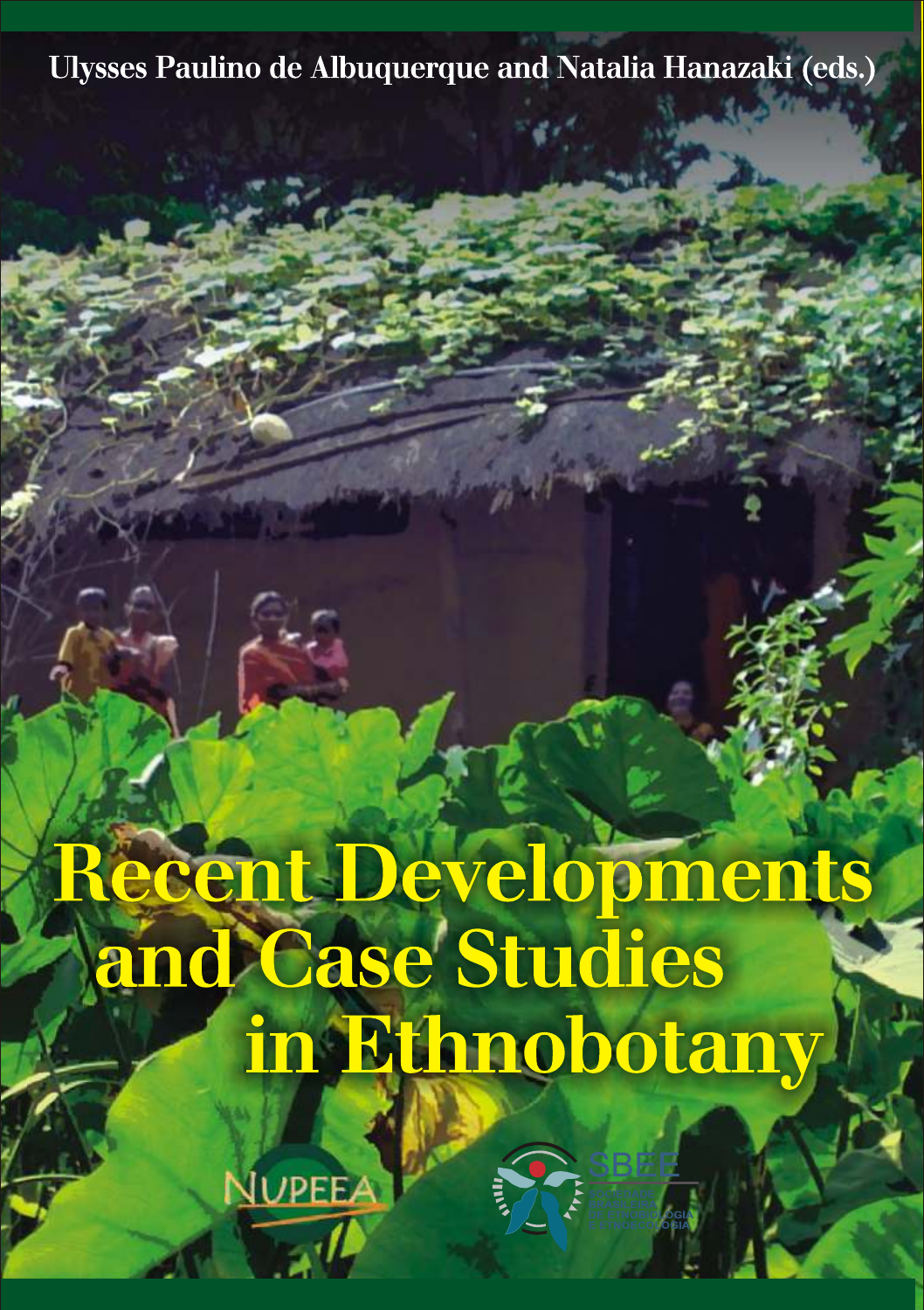# **From the forest to the consumer: the ecology, local management and trade of amapá amargoso**  *Parahancornia fasciculata* **(Poir) Benoist in the state of Pará.**

*Murilo Serra1 , Patricia Shanley2 , Tadeu Melo da Silva3 , Alfredo Celso Fantini4 , Gabriel da Silva Medina1 , Paulo Roberto Vieira1*

# **Introduction**

Plant products are the primary source of income for approximately one million of people in the Legal Amazon, which correspond to 6.25% of the population of the entire region (Pastore Júnior & Borges 1999). Non-timber forest products (NTFP) are also important because of their role in the cultural identity and public health care of rural and urban Amazonians. Numerous forest products used for particular medicinal and nutritional purposes have no plant-based substitutes (Shanley & Luz 2003). While some families choose plant-based remedies out of preference, the domestic use of medicinal plants to treat diseases remains the only health care option for many low-income people in Amazonia (Elisabetsky & Wannamacher 1993).

Currently in Latin America, the value of non-timber forest products has increased in local, regional and national markets, and for export (Alexiades & Shanley 2004). In spite of their critical importance for subsistence use and trade, however,

<sup>1</sup> Center for International Forestry Research (CIFOR). Convênio Embrapa-CIFOR, Tv. Enéas Pinheiro s/n, Marco 66095-100, Belém, Pa, Brasil. murilo@extrativismo.org.br

<sup>2</sup> People and Plants International, New York Botanical Garden, Bronx, NY, P. Shanley@woods-wayside.org

<sup>3</sup> National Council of Rubber Tappers, Woods and Wayside International, t.melo@cgiar.org

<sup>4</sup> Federal University of Santa Catarina, Centro de Ciências Agrárias, Departamento de Fitotecnia, Trindade, 88040-900 - Florianópolis, SC - Brasil - Caixa-Postal: 476. afantini@cca.ufsc.br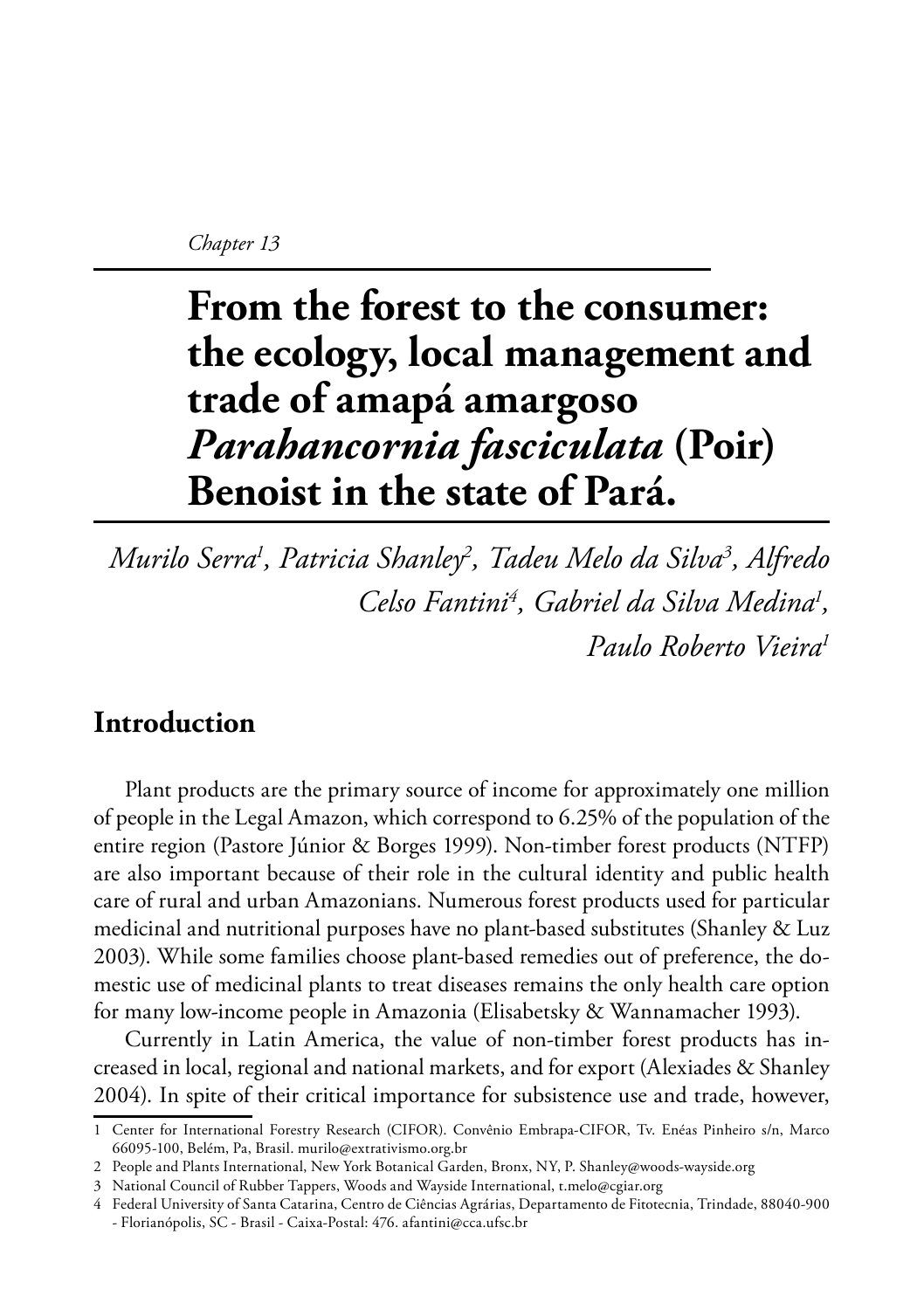there remains a significant gap in research regarding the ecology, harvest and trade of even widely used forest fruits, medicinal roots, barks, leaves, and fibers and exudates (Campbell & Luckert 2002).

National statistics can obscure rather than clarify the role of forest goods to national livelihoods. For example, in 2005, according to the Brazilian Institute of Geography and Statistics (IBGE), timber products represented approximately 85% of the extractivist production in Brazil, while non-timber products represented 15% (IBGE 2005). IBGE' statistics, however, include a minor number of internationally traded forest products such as rubber (*Hevea brasiliensis* (Willd. ex A. Juss.) Müll. Arg.), *castanha* (*Bertholletia excelsa* Bonpl) and *açaí* (*Euterpe oleracea* Martius). In 2005, only 19 species were included. This is in contrast to the Ver-o-Peso market where approximately 211 species of only medicinal plants are offered for sale (Shanley & Luz 2003). Worldwide, national statistics fail to capture the high quantities and diversity of nontimber forest products sold in local and regional markets (Campbell & Luckert 2002).

In addition to considerable gaps in market research, documentation of the ecology and management of widely used plant species handled by Amazon populations remains lacking. The absence of basic ecological information regarding density and distribution of valuable species can compromise the sustainability of the harvested products (Pastore Júnior & Borges 1999). Given their importance worldwide in industry, rural technology and health care, exudates such as resins, oils and latexes are particularly lacking in study.

The objective of this work is to understand aspects of the ecology, management, and trade of *amapá* latex (*Parahancornia fasciculata* (Poir) Benoist). Latex of *amapá* has been used throughout the last century in Brazil by rural and urban populations to combat serious diseases of the respiratory system and to fortify the body after other illnesses such as malaria. To understand the process of latex production, we traced wholesalers of latex in the major sales locales in Belém, back to the principal areas where latex is produced, in the Marajó island. In two communities of the island, we studied the ecology of the species, latex harvesting techniques, and management practices. In the first section of this paper, we present data about the marketing and social organization regarding collection and sale of *amapá* latex, followed by results of the ecological studies. We conclude by offering recommendations to enhance sustainable management of the species.

*Amapá* (*Parahancornia fasciculata* (Poir) Benoist) is an arboreal species of the Apocynaceae family, which occurs in the Amazon and Guyana (Ribeiro *et al*. 1999). In municipality of Ponta de Pedras, Marajó Island, the species occurs both in pristine and logged forests.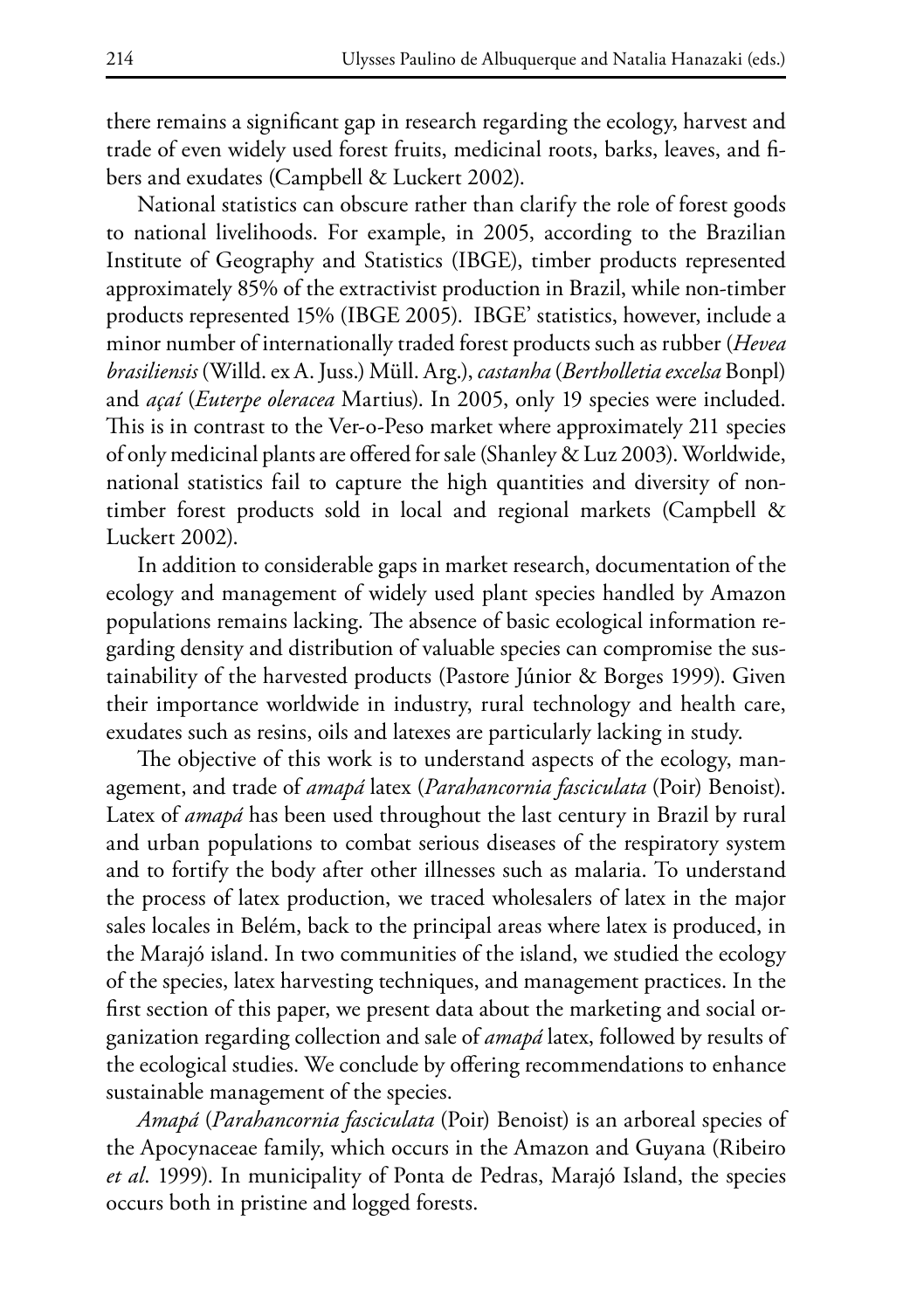The latex of *amapá* is used by urban and rural populations in the Amazon as a medicine to heal respiratory diseases (Galuppo 2004), including bronchitis, asthma and tuberculosis. The wood of *amapá* is also used by the timber industry, especially in the production of plywood. Therefore, conflict between the use of amapá tree as timber or latex can occur, principally in logging frontiers. *Amapá* tree can reach up to 35 meters in height (Le Cointe 1947). Its white latex, originates from laticifer cells that are present throughout the whole plant (Castro & Galvilanes 2000).

Latex of the *amapá* tree has been used in popular medicine for over a century, and is currently used in the treatment of pulmonary diseases (Rodrigues 1989; Van den Berg 1993) general fatigue, to fortify the body after illness (Le Cointe 1947), as an antisyphilitic (Van den Berg 1982), and to combat anemia (Montserrat *et al*. 2001). Due to its widespread medicinal use, the commercialization of this latex, also known as "*leite*" (milk), is common in open air markets, pharmacies, and supermarkets throughout the Amazon region.

# **Material and methods Study area**

The municipality of Ponta de Pedras (01º23'25" S and 48º52'16" W) is located 62 kilometers from Belém (01° 27' 21" S and 48° 30' 14" W), in Pará state. It has a population of 24.276 inhabitants and encompasses an area of 3.365 km2 . Its main sources of income are agriculture and services (IBGE 2006). In Ponta de Pedras, small volumes of medicinal plants are sold in the streets or are ordered from extractivists.

The municipality of Belém has a population of 1,408,847 inhabitants and an area of  $1.065$  Km<sup>2</sup> (IBGE 2006). Official statistics indicate that services and industry are the municipality's main sources of income (IBGE 2006). The marketing for medicinal plants in Belem is well-developed, with markets and specialized stores for phytotherapic products. The *Ver-o-Peso* is the largest open market in the Amazon region, with 80 medicinal plant vendors stands, where over 200 species of medicinal plants are commercialized (Shanley & Luz 2003).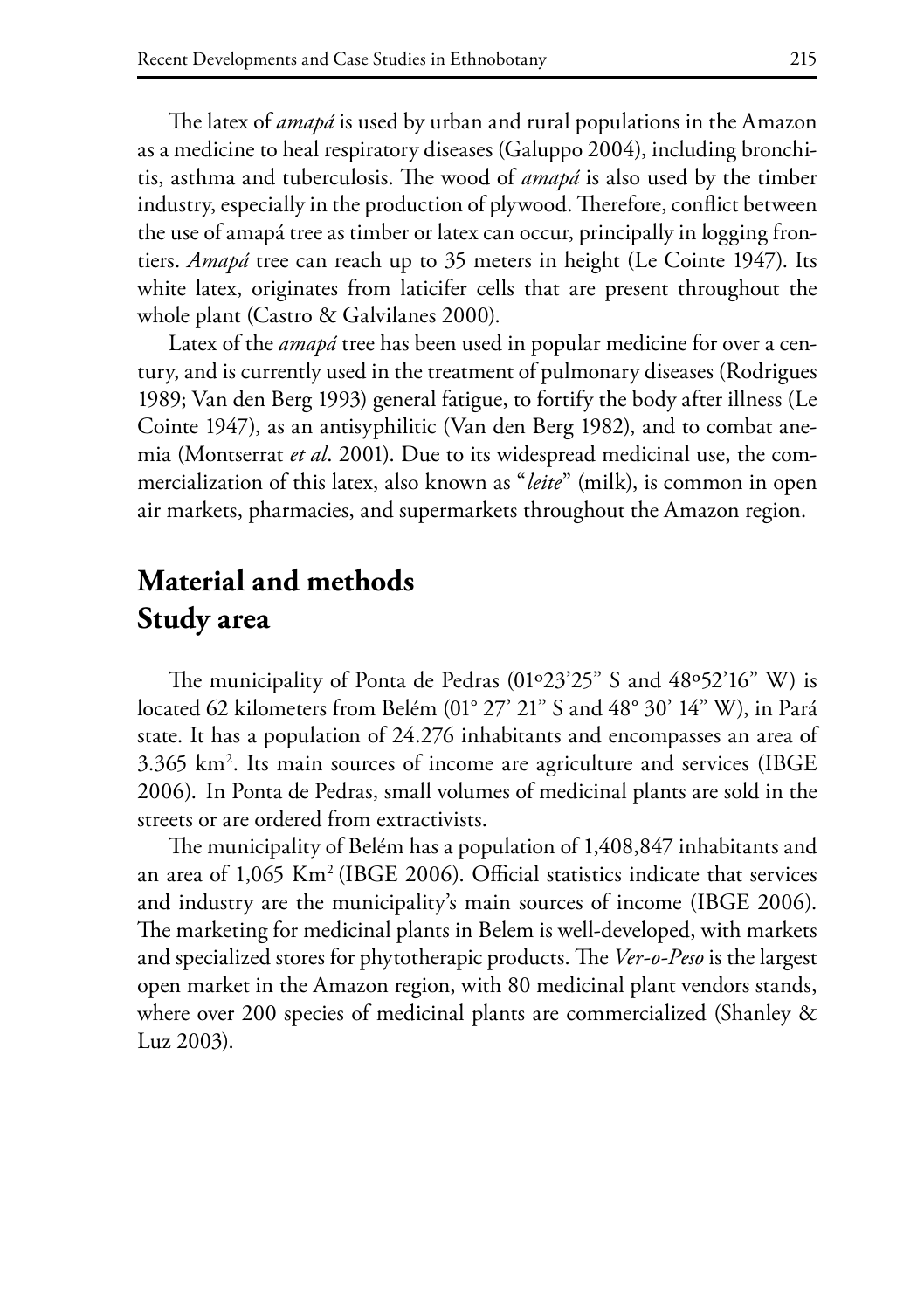

Figure 1. Location of the Study Area

#### **Market Study**

Trade data regarding latex of amapá was collected in *Ver-o-Peso* market, an extensive open air market on the estuary of the Amazon River. There, 80 stalls are devoted to sales of medicinal roots, oils, barks and resins. Among them 43 sell *amapá* latex, and 20 were included in our sample for interview with the owners. Questions included information on the origin of the latex, suppliers, the quantity commercialized monthly, sales price and outlets. The same interview was done with owners of eight shops specializing in commercialization of medicinal plants in Belém.

Semi-structured interviews were applied to eight middlemen; these included information on the origin of the latex, suppliers, the quantity commercialized monthly, sales price and outlets. Annual volume of latex commercialized was calculated by adding the monthly data on the quantities of latex commercialized. To obtain data on the collection of latex for domes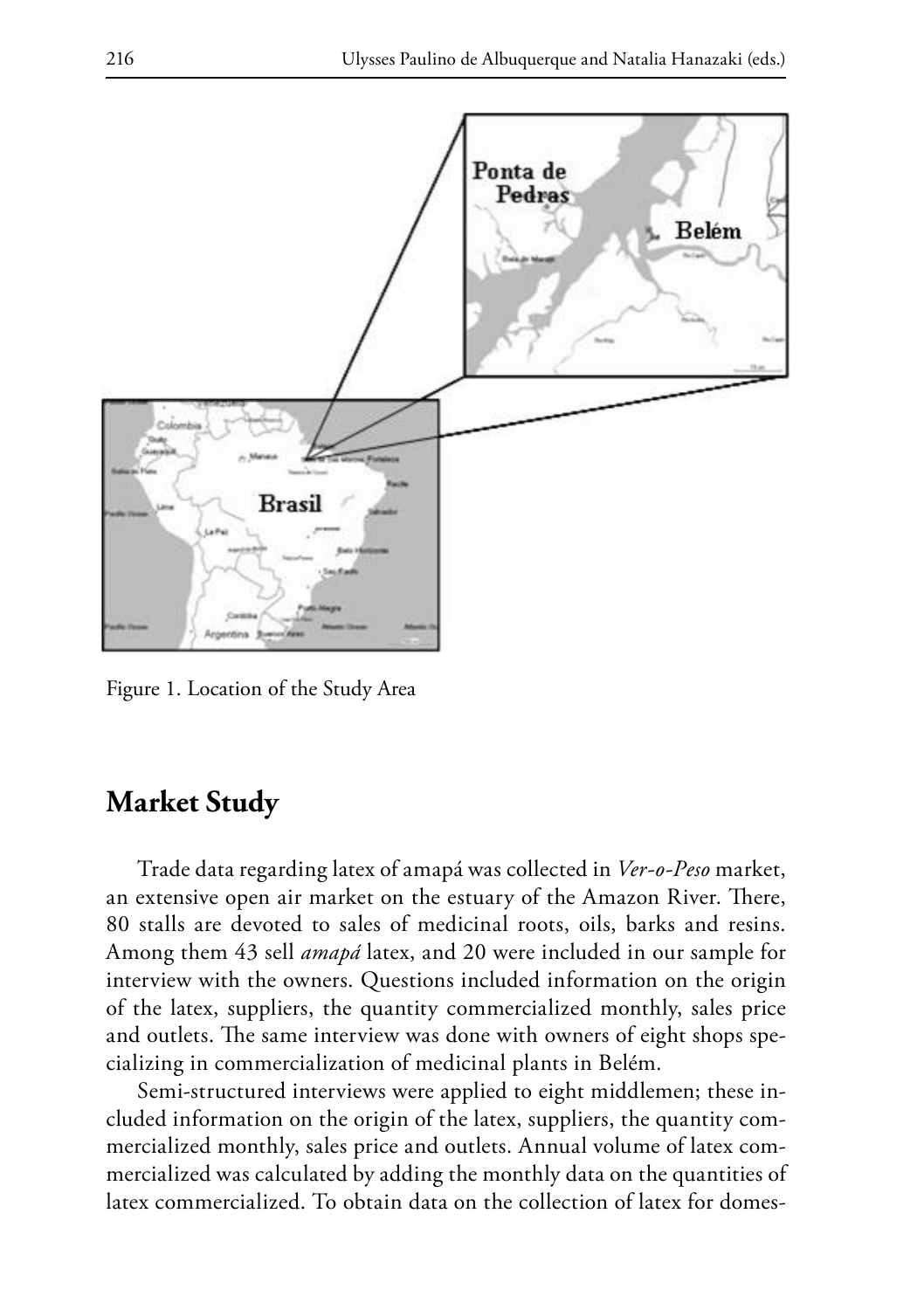tic use and trade, we interviewed twelve extractivist families.

To understand the origin of the product and production network of suppliers and wholesalers, we visited five communities in the municipality of Ponta de Pedras, indicated by middleman as the source of the product. In Ponta de Pedras, we interviewed all of the retailers and middlemen involved in the marketing of latex of *amapá*.

#### **Management and Ecology**

The population structure and management of *amapá* was studied in two communities of Ponta de Pedras, for the purposes of this article termed Marajó I and Marajó II.

Information regarding management of amapá for latex extraction was obtained through interviews and field work with all the twelve latex extractors in Ponta de Pedras, indicated by the middlemen. Semi-structured interviews were done in 2005 with follow-up visits each year to date. These included questions related to social organization, gender issues, percentage of latex income, total family income, and technical obstacles related to forest management.

Population structure of amapá adult tress was studied through inventory of two sites. Marajó I is a privately owned 36-hectare forest, where access is restricted for collectors with latex collection oriented toward only local use and trade. There, all trees with DBH  $\geq 10$  cm were measured in two 100 m x 100 m plots. Marajó II is a one-hectare forest fragment, characterized by open access; collection from this site supplies the market in Belem. All *amapá* trees in this site were measured. In both study areas, we surveyed the incidence of trees with damaged trunks. During the latex extraction process, the area of the trunk where incisions are made can become deformed, exposing various overlapping cuts, decomposed bark, and/or the presence of nodules.

## **Latex Extraction**

In the study area, latex extraction is performed with a machete or a rubber tapper's knife. We tested each of these to determine if and how the type of tool influences latex production. This phase of the study was undertaken in the privately owned area of Marajó I, where many *amapá* trees had not been previously tapped, and where it was possible to homogenize the treatments.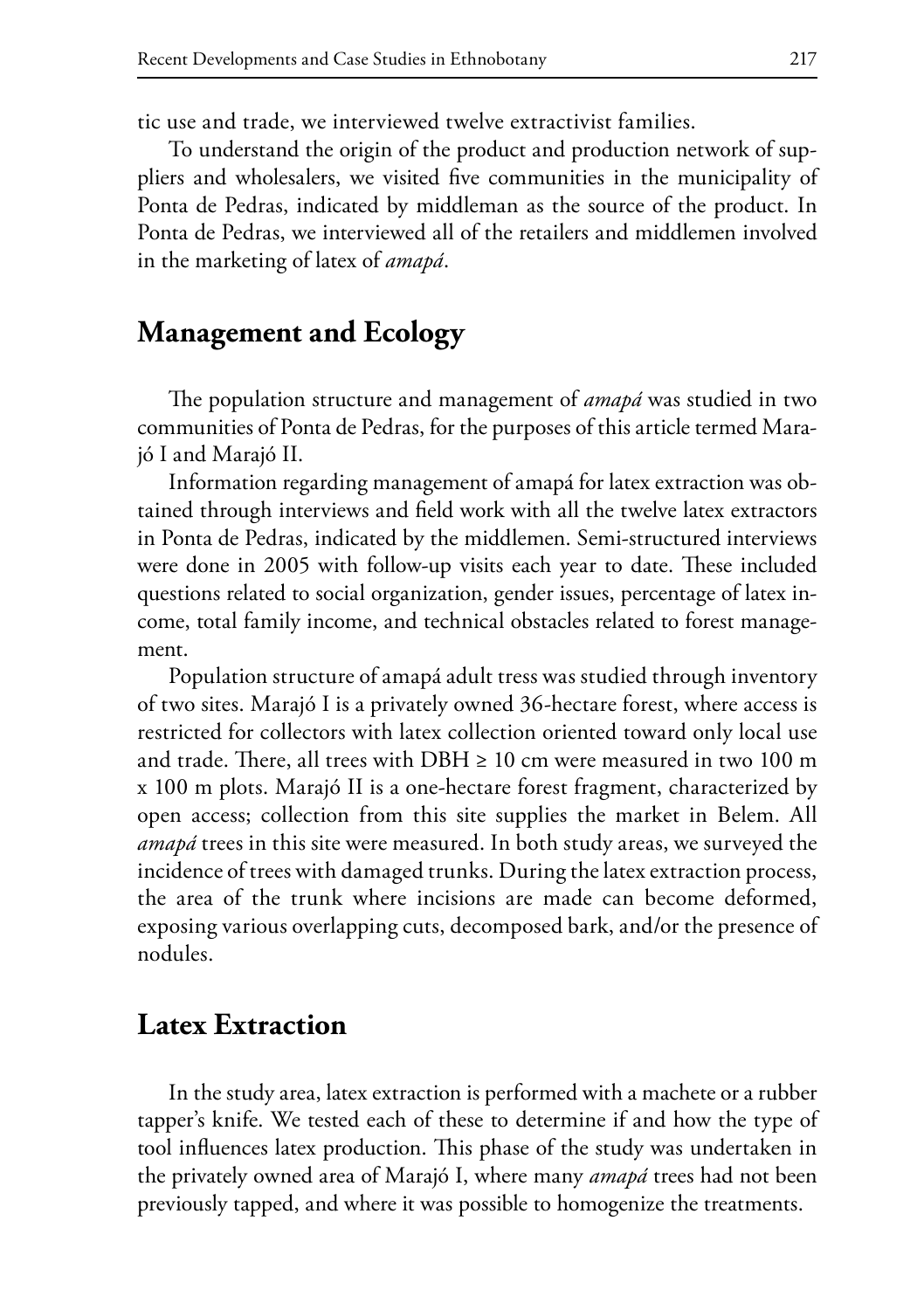In each treatment, we selected the twenty- nine existing trees, which were not previously tapped, with a DBH between 22-47 cm and an average of 32 cm, to tap for latex. Incisions in the tapping panel were made in each individual, formed by two opposite sets of six incisions, in a format of "fish bone", commonly used in the region (Fig.2). The height of the last incision in the panel was approximately 2 m, which is the maximum height that latex harvesters reach.

To reproduce the practice used by latex extractors, we made an incision in the center of the panel in the treatment with the rubber tapper's knife while in the treatment with a machete, no central incision was made. The central incision done by extractors who use rubber tapper's knife facilitates the collection of the latex. Its absence, as in the case of tappers who use machete, causes significant loss of latex. In both treatments, the latex was collected in recipients attached to the trunk of the trees. Latex was collected until the flow stopped. The collection was done from May 21<sup>st</sup> to May 23rd, 2005, from 6:00 am-12:00 pm, the time period used by latex collectors. The relationship between tree size (DBH) and latex production was analyzed through a linear regression (Rao 1998).

To evaluate the impact of the distance among the cuts in latex production, we tested double cuts that were 4, 8, 16 and 32 cm apart from each other. In this experiment, we used the rubber tapper's knife, which causes less damage to the tree than the machete. The treatment was applied to each individual four times, totalizing 16 sample units. The cuts were made at a 1.3 m height, and the volume of latex collected was measured with a graduated cylinder. To test for differences among treatments, we used an analysis of variance (Rao 1998).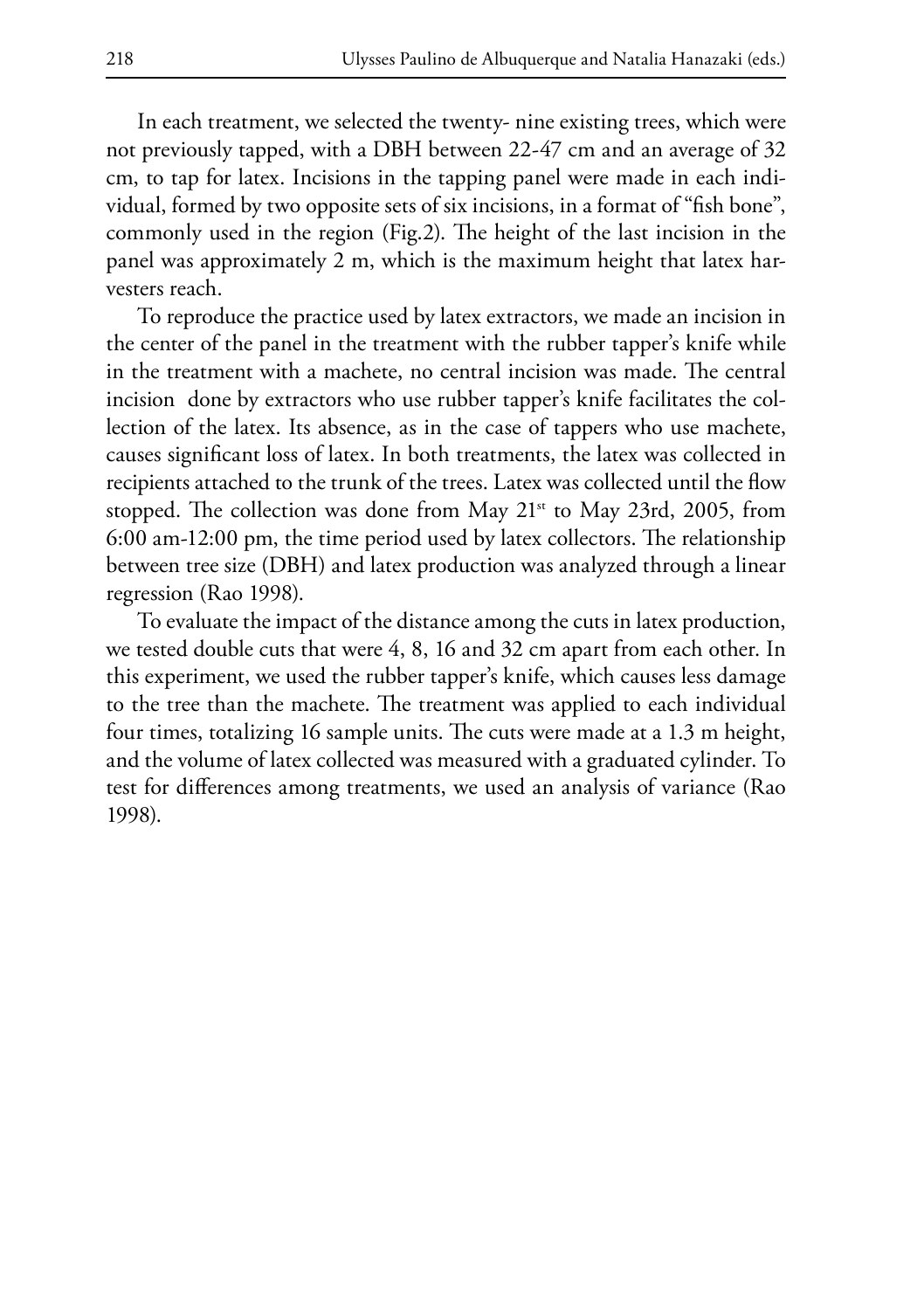

Figure 2. Latex extraction with rubber tapper's knife (left) and machete (right).

## **Results and Discussion**

#### **Socioeconomic profile of latex extraction**

In 2007, eight medicinal plant specialty stores commercialized latex of *amapá*. Latex of *amapá* is one of the leading medicinal species sold in the market of Ver-o-Peso with 46 of the 80 vendors' stands.

Data collected through interviews with middlemen indicates that more than 10 thousand liters of bitter latex of *amapá* were supplied to markets in Belém in 2005 (Fig. 3). This volume did not include the market of Ponta de Pedras, which at the time of the study had only one small outlet for medicinal plants. The municipality instead has an informal market, where trade is realized through orders placed directly from the consumer to the latex harvester. Annual per capita consumption in the site of origin, Ponta de Pedras (11.9 ml) is higher than Belem (7.5), reflecting availability and access.

The production chain of Amapá latex has five principal agents: harvesters, middlemen, informal retailers (open air markets), owners of medicinal plant stores (retailers and wholesalers), and final consumers. In Ponta de Pedras,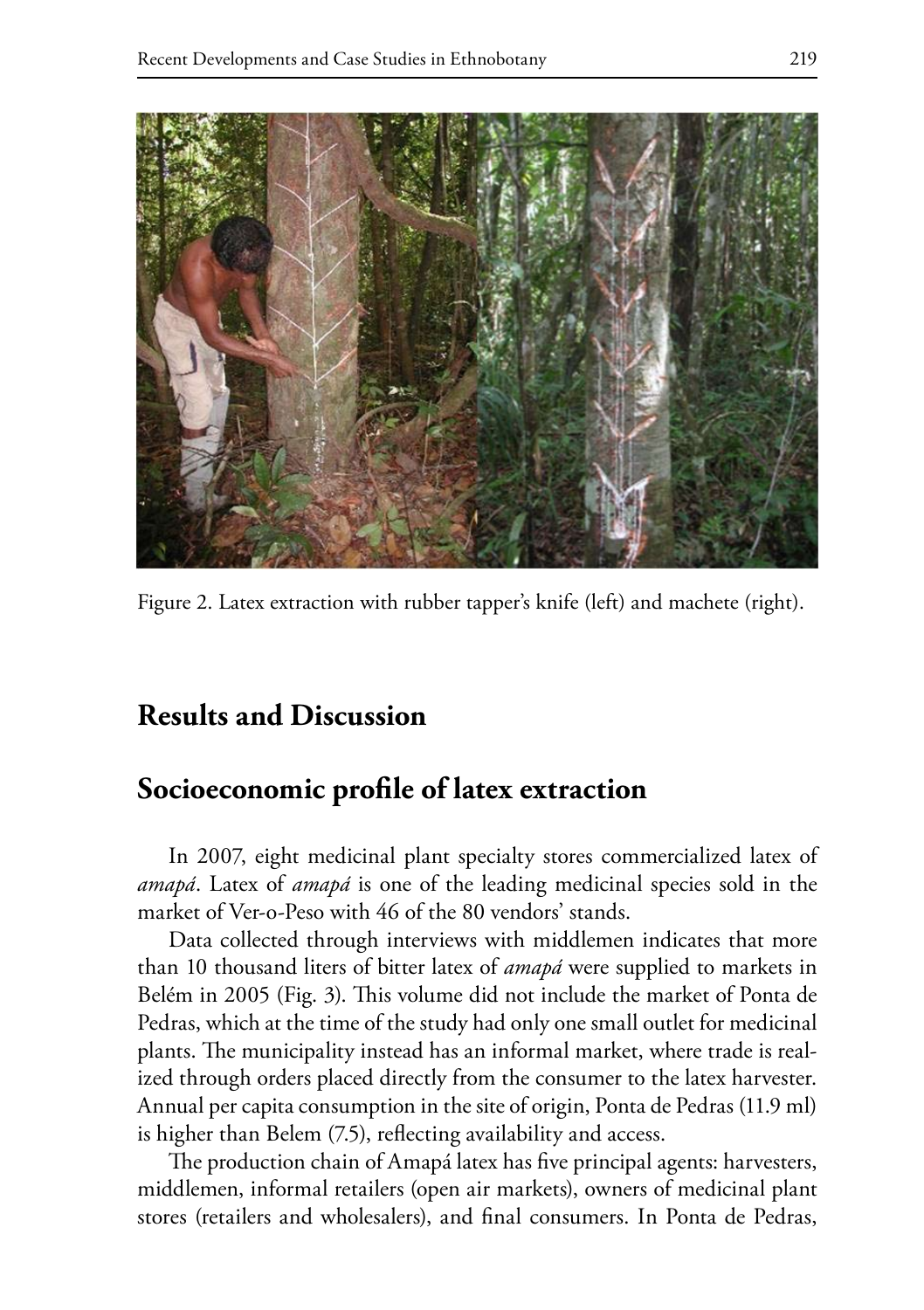eight middlemen and twelve extractivists are involved in the trade of Amapá latex.

The production chain consists of two main arrangements, similar to that found for other forest products in Amazonia (Medina & Ferreira 2004; Panduro & De Jong 2004). In the most common arrangement, latex extractors sell their product directly in the market of Belém, creating a production chain that includes producer/trader/consumer. Other harvesters prefer to use an intermediary. Roles may overlap in the production chain, with agents playing more than one role. This is the case of producers, who may also be middlemen and buy latex from other producers and retailers in the markets of Belém.



Figure 3. Consumption of latex of *Parahancornia fasciculata* (Poir) Benoist in 2005.

Ninety-seven percent of the latex originating in Ponta de Pedras is traded in the market of Belém (Fig. 3).

The production chain of Amapá latex has five principal agents: harvesters, middlemen, informal retailers (open air markets), owners of medicinal plant stores (retailers and wholesalers), and final consumers. In Ponta de Pedras, eight middlemen and twelve extractivists are involved in the trade of Amapá latex.

The production chain consists of two main arrangements, similar to that found for other forest products in Amazonia (Medina & Ferreira 2004; Panduro & De Jong 2004). In the most common arrangement, latex extractors sell their product directly in the market of Belém, creating a production chain that includes producer/trader/consumer. Other harvesters prefer to use an intermediary. Roles may overlap in the production chain, with agents playing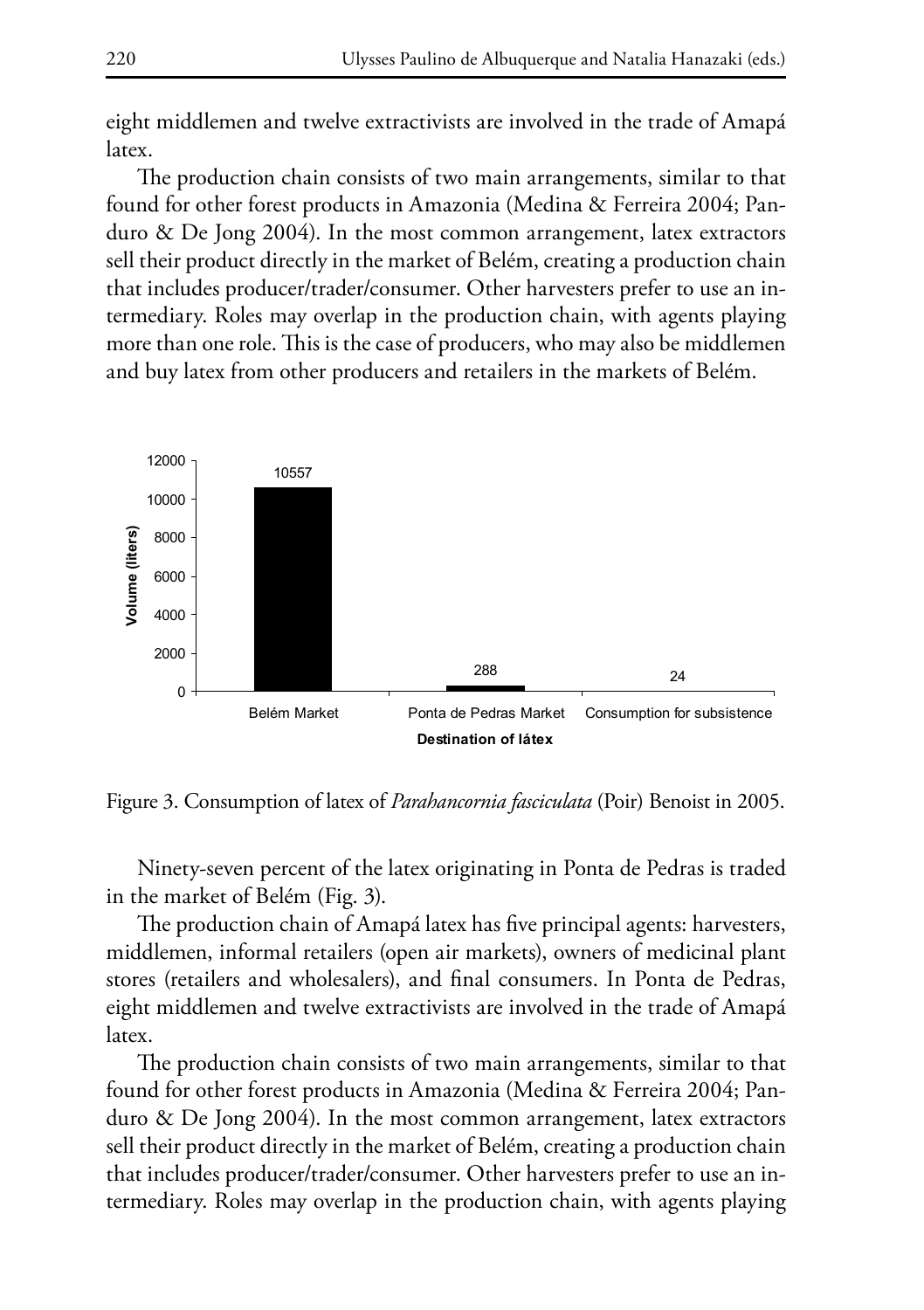more than one role. This is the case of producers, who may also be middlemen and buy latex from other producers and retailers in the markets of Belém.

Eight middlemen traded an average of 880 liters latex per month. Middlemen G and H traded the largest volumes, extracting more than 80% of their supply (Table 1). According to one of the middlemen, this practice promotes less dependency and increases the quality and safety of the product for the consumer.

|   | Middleman Community         | MonthlyVolume PurchasePrice<br>$\rm _{(l)}$ | (R\$/l) | <b>Total</b><br>(R\$) | Selling<br>Price<br>(R\$/l) | Total<br>(R\$) |
|---|-----------------------------|---------------------------------------------|---------|-----------------------|-----------------------------|----------------|
| H |                             | 250                                         | 3       | 750                   | 7                           | 1.750          |
| G | 3                           | 180                                         |         | 900                   | 8                           | 1.440          |
| F |                             | 150                                         | 2       | 300                   | 6                           | 900            |
| E | 3                           | 90                                          | 3       | 270                   | 6                           | 540            |
| D | $\mathfrak{D}$              | 80                                          | 3       | 240                   |                             | 560            |
|   | $\mathfrak{D}$              | 50                                          |         | 250                   | 6                           | 300            |
| А | $\mathcal{D}_{\mathcal{L}}$ | 40                                          | 3       | 120                   | 6                           | 240            |
| B |                             | 40                                          |         | 120                   | 6                           | 240            |

Table 1: Volume and price of latex (*Parahancornia fasciculata*) traded by middlemen in Ponta de Pedras in 2005.

For the majority (7/12) of the latex collectors, the income originating from the extraction and sale of *amapá* latex represents more than 50% of the cash income (Table 2). The average volume of latex extracted per month for trade by the twelve extractivists was approximately 834 liters (Table 2). Extractivists A and F obtained the greatest gross income from *amapá* trade, since latex extraction is their main activity and they trade without middlemen. The total gross income of extractivist B originates from latex extraction; their other sources of livelihood are agriculture and livestock for subsistence. Extractivists G, H, I, K and L generally have other sources of income and trade smaller quantities of latex at a higher price. These extractivists obtain higher prices because they take into consideration the amount of time to arrive at the forest and extract the latex, even if it is a small amount. These extractivists trade the product only through purchase order, and with a pre-established price (Table 2). Findings reflect results from other studies in Amazonia demonstrating that the commercialization of medicinal plants in urban markets contributes significantly to extractivists' income (Delang 2005). Some extractivists trade latex in Belém through middlemen at lower prices, but in higher volumes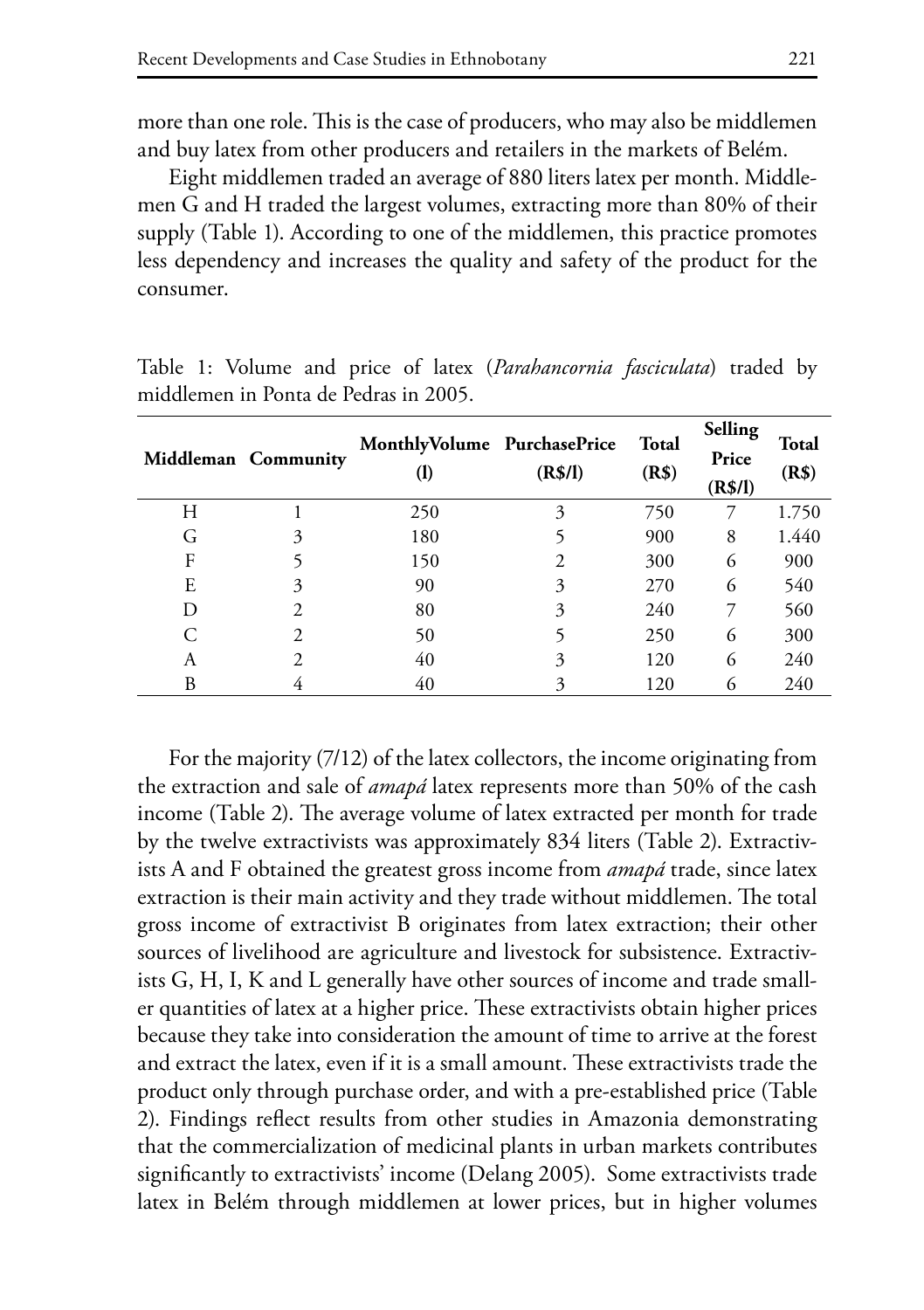(Table 2). Some extractivists are said to dilute the latex with water and sell the product at lower prices. However, this claim is still to be confirmed.

Analysis of the percentage of final value distributed among economic agents revealed that traders accumulate about 41% of the product's final value, extractivists obtaining 31%, and middlemen 28% (Table 3).

Table 2: Production, price and monthly income obtained from extraction and trade of latex (*Parahancornia fasciculata* (Poir) Benoist) among extractivists in Ponta de Pedras, in 2005.

| Extractivist Volume (l) |     | Selling<br>Price (R\$/l) | Income<br>from<br>amapá (R\$) | <b>Total family</b><br>income $(R$)$ | Percentage of<br>total income<br>from amapá<br>$(\%)$ |
|-------------------------|-----|--------------------------|-------------------------------|--------------------------------------|-------------------------------------------------------|
| А                       | 230 | 7                        | 1.185                         | 1.500                                | 79                                                    |
| F                       | 150 | 8                        | 930                           | 1.450                                | 64                                                    |
| D                       | 120 | 3                        | 360                           | 700                                  | 51                                                    |
| E                       | 100 | 5                        | 500                           | 700                                  | 71                                                    |
| B                       | 90  | 2                        | 180                           | 180                                  | 100                                                   |
| С                       | 80  | 2                        | 160                           | 300                                  | 53                                                    |
|                         | 40  | 3                        | 120                           | 300                                  | 40                                                    |
| I                       | 12  | 15                       | 180                           | 350                                  | 51                                                    |
| G                       | 4   | 15                       | 60                            | 300                                  | 20                                                    |
| L                       | 4   | 16                       | 64                            | 500                                  | 13                                                    |
| K                       | 2   | 16                       | 32                            | 400                                  | 8                                                     |
| H                       | 2   | 12                       | 24                            | 350                                  |                                                       |
| Average                 | 70  | 9                        | 64                            | 586                                  | 47                                                    |

Latex harvesters tend to work individually. Men are involved in tapping and extraction with women participating sporadically in the cleaning, conservation and packing of the product. Although agriculture associations exist in each community, few latex harvesters are part of producer associations. Generally, there is no prior planning or community control of the number of trees tapped or of the time period between subsequent latex extractions. Allowing for the trees to recover seems not to be a concern.

The majority of latex harvesters perceive the resource as abundant, allowing for cyclic exploration and sufficient time for trees to recover. Nonetheless, some harvesters are interested to improve their management practices, particularly after observing a decrease in latex production due to unplanned management and exploitative harvesting.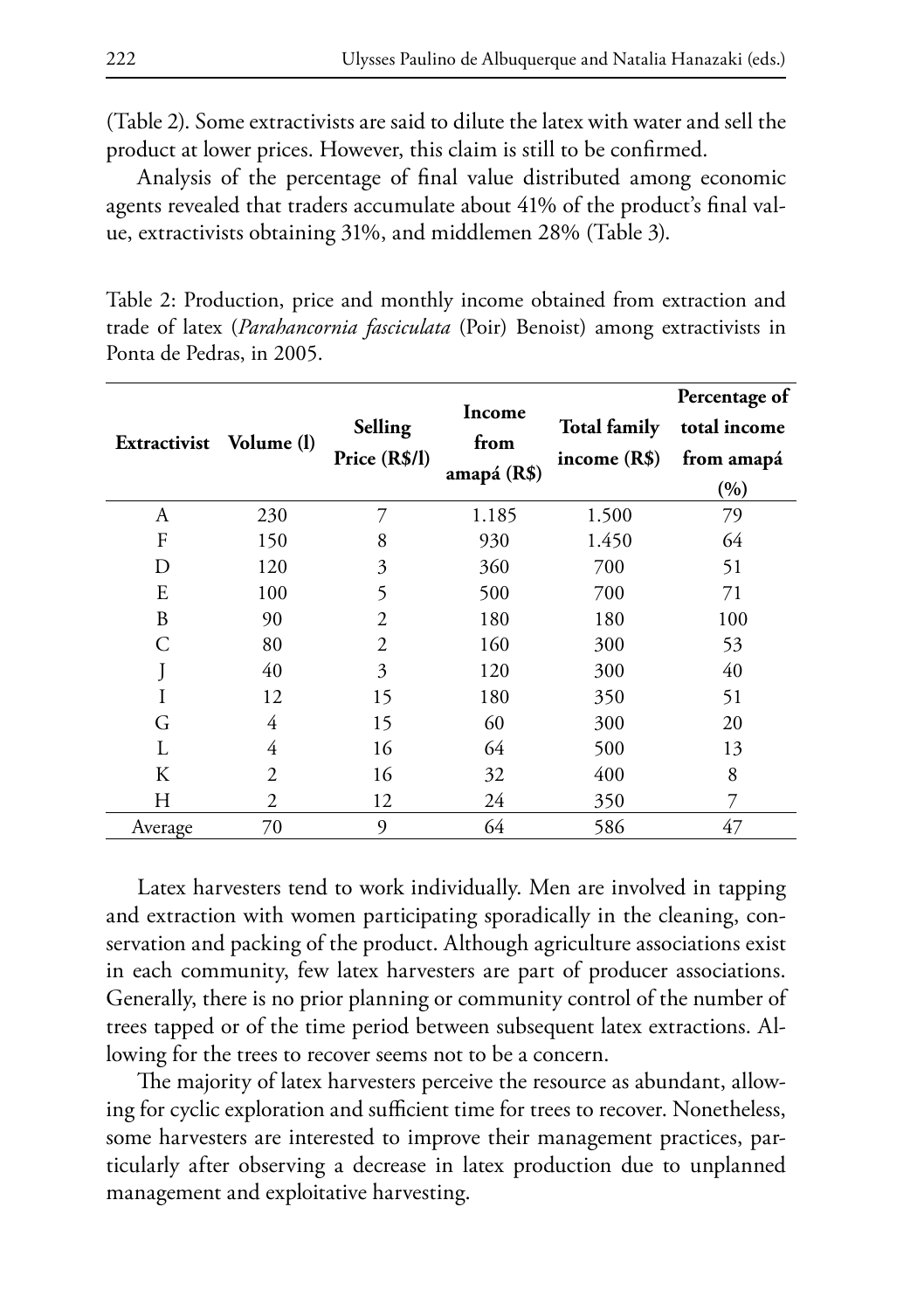| Intermediary | <b>Extractivists</b> |       | Intermediary |     | <b>Trader</b> |     |
|--------------|----------------------|-------|--------------|-----|---------------|-----|
|              | SP(R\$)              | (9/0) | SP(R\$)      | (%) | SP(R\$)       | (%) |
| А            | 3                    | 30    | 6            | 30  | 10            | 40  |
| B            | 3                    | 25    | 6            | 25  | 12            | 50  |
|              |                      | 50    | 6            | 10  | 10            | 40  |
| D            | 3                    | 25    |              | 33  | 12            | 42  |
| E            | 3                    | 30    | 6            | 30  | 10            | 40  |
| F            | $\mathfrak{D}$       | 20    | 6            | 40  | 10            | 40  |
| G            |                      | 42    | 8            | 25  | 12            | 33  |
| Н            | 3                    | 25    |              | 33  | 12            | 42  |
| Average      | 3                    | 31    |              | 28  |               | 41  |

Table 3: Percentage of the final value distributed among economic agents based on selling prices (SP)

#### **Ecology and management**

Despite the fact that *amapá* (*P. fasciculata*) species is widely used and traded, there are still gaps regarding the species ecology. Even latex collectors who have a significant knowledge about latex extraction do not have a clear understanding of the density of trees and/or volume of latex produced by trees in their vicinity.

Results of the inventory in Marajo I indicate that an average of 75 individuals occur per hectare (DBH  $\geq$  10 cm), with a variation of 66 to 85 individuals per hectare. In the community of Marajó II, 33 individuals occur per hectare. The population of the community of Marajó I presented a J-shaped curve, indicating stability in the structure of the population (Fig. 4). In the community of Marajó II, the sampled population presented a distribution indicating natural or anthropogenic disturbance (Fig. 4). The average density of individuals in the two communities, 54 individuals per hectare, is high compared to other high value medicinal species in the tropics. For example, *copaíba* (*Copaifera guianensis* Desf.), *mururé-pagé* (*Brosimum utile* (Kunth) Pittier), *jacareúba* (*Calophyllum brasiliense* Cambess.)*, jatobá* (*Hymenaea courbaril* L.), and *casca-doce* (*Pradosia huberi* Ducke) occur in average densities of only one to four individuals per hectare (Santos and Ferreira 2005), an indication of the productive potential of *amapá* as compared to these species. The high density and clumped distribution of *amapá* trees in each site may reflect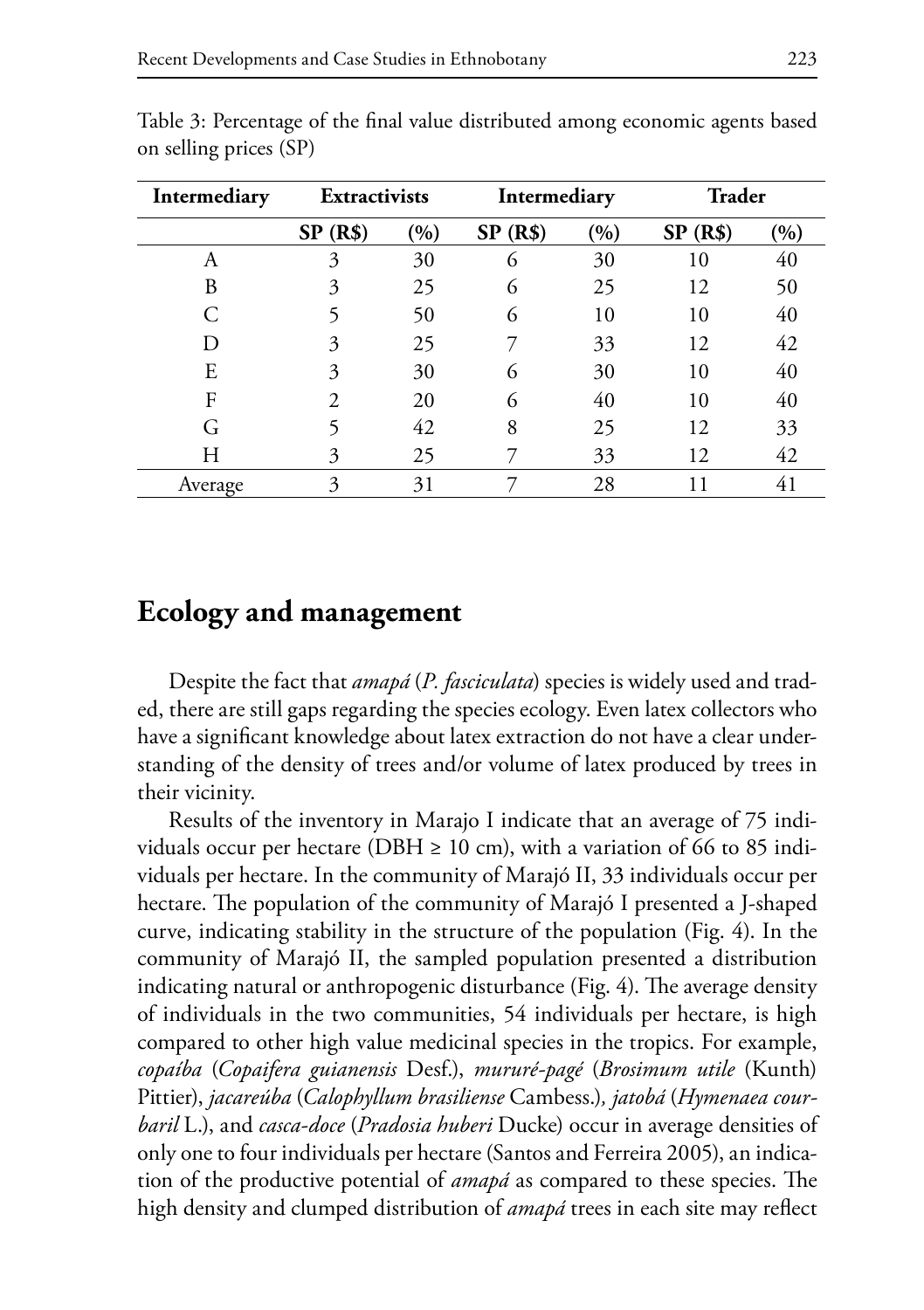the ecology of the species, as extractors have not indicated planting or management of regeneration to increase the species density.

In the community of Marajó II, extractivists have open access to trees. Open access has resulted in a relatively high number of trees with damaged trunks, which compromises their production level and health. Open access may be a factor in the lower density of productive individuals in Marajo II than I. Tapping which cuts into the bark too deeply and/or in wide swaths, can result in damage to the structures that transport the tree sap and eventually cause decay of the trunk (Ribeiro *et al*. 1999). Studies regarding communal resource management indicate that, in general, improved management initiatives are related to areas of restricted access (Arnold 1998), whereas in open access areas overexploitation is common, a situation known as the tragedy of the commons, after Hardin (1968).



Figure 4. Diametric distribution of *Parahancornia fasciculata* (Poir) Benoist individuals in the communities of Marajó I and Marajó II.

In the community of Marajó I, where rules have been established to allow time for the bark to regenerate , damage to individuals and the population is less common (Fig. 5).

In Ponta de Pedras, latex producers indicate that they tap trees of only 25 cm DBH or more. According to harvesters, smaller diameter trees are not tapped because they produce low levels of latex. Harvesters indicate that the distance and access to mature productive *amapá* trees is the most important factor in the decision to tap or not to tap a tree. In the community of Marajó II, where access to *amapá* trees is not restricted, we observed that the number of trees with damaged trunks is high; such indiscriminate tapping can lead to resource depletion (Peters *et al.* 2007).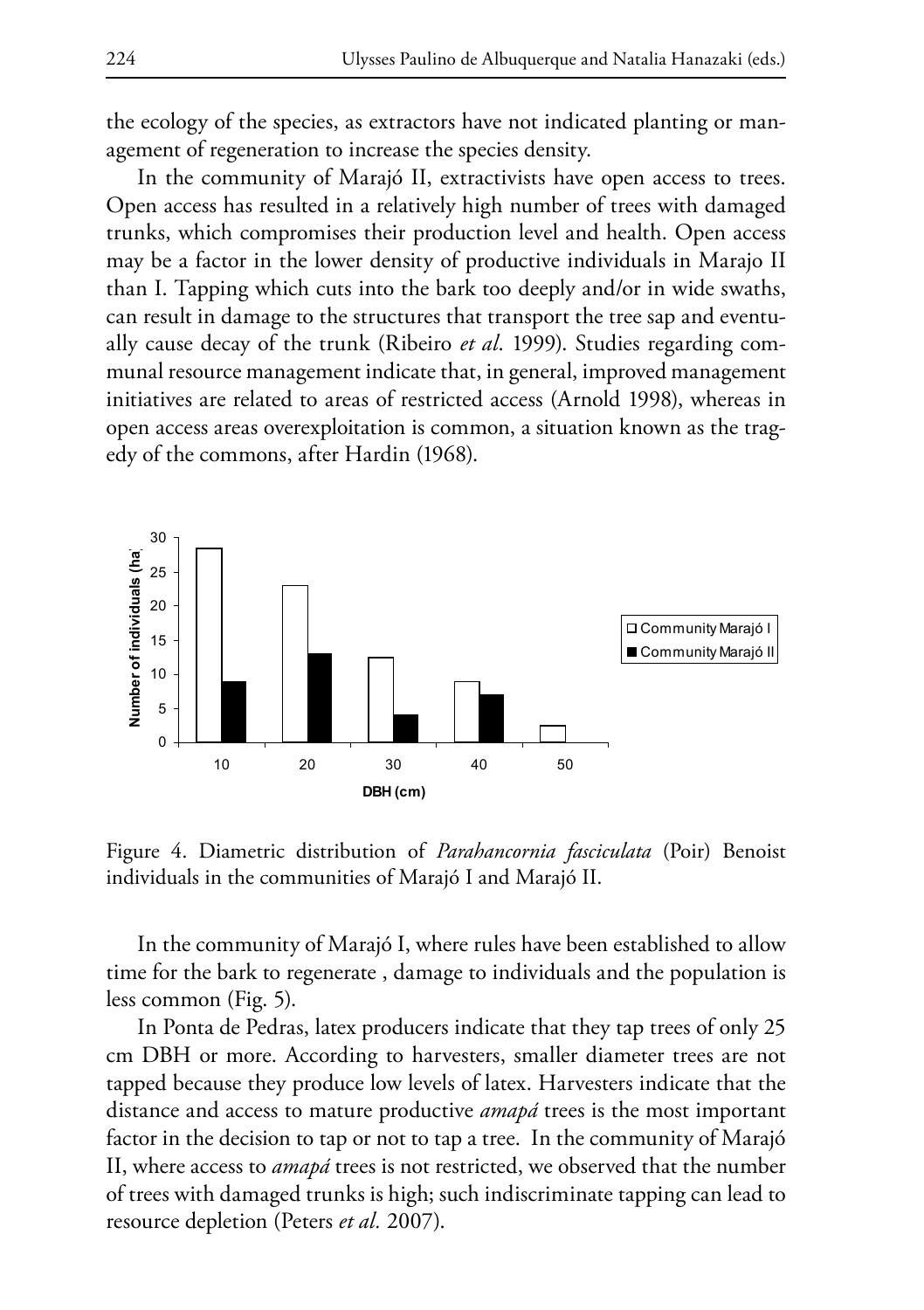

Figure 5. Status of the trunk of *Parahancornia fasciculata* (Poir) Benoist in the communities of Marajó I and Marajó II.

# **Effect of DBH, extraction tools and practices on latex production**

Results demonstrate a significant positive correlation between tree DBH and latex production, independently of the tool used for tapping (Fig. 6). Nonetheless, there is a correlation between the two variables and the linear regression is stronger when a rubber tapper's knife is used (n=28; t=6.26;  $p<0.001$ ) as compared to a machete (n=29; t=4,00;  $p<0.001$ ) (Fig. 6). The regression coefficient is also greater when a rubber tapper's knife is used. One explanation for the observed difference is the severe loss of latex when the cut is made with a machete, as seen in Figure 2, which is expected to be also correlated to the tree DBH.

In the past, due to its availability, the majority of latex harvesters used machetes to extract latex. Recently, collectors with prior experience tapping rubber with a rubber tapper's tool started using it to tap *amapá* trees. They employ the rubber tapper's knife as well as a "fish bone" design in cutting incisions in the bark. The tool as well as the design has been shown to be more efficient for the extraction of *amapá* latex (Reis *et al*. 2006). Among the twelve latex harvesters interviewed, ten use a rubber tapper's tool.

In the case of *amapá* latex, each tool has a significantly different impact on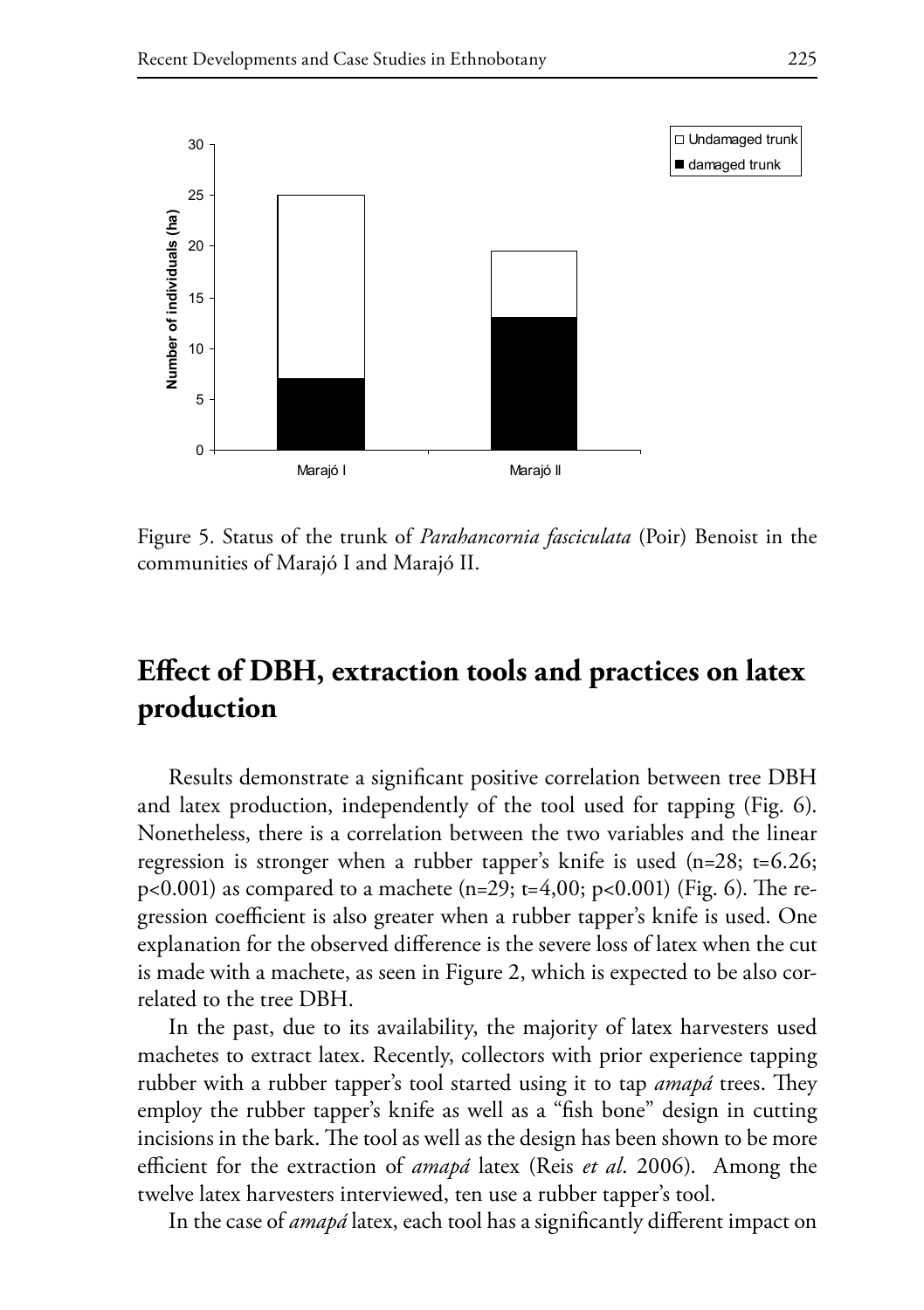the health and vigor of the tree. Incisions made by the rubber tapper's knife are narrow and less deep and do not reach the xylem. These cuts heal quickly, between six and twelve months. However, tapping a tree with a rubber tapper's tool requires more time and care. Incisions made with machetes are wider and deep, causing nodules in the vascular cambium and deforming the tapping panel. Such damage to the tree leads to decreased latex production and facilitates the presence of pathogenic microorganisms and insects in the tree, which can cause the death of the individual (Abasolo 2003). Studies undertaken in the Philippines with almaciga (*Agathis philippinensis* Warb.) also demonstrate the destruction of the vascular cambium due to deep cuts (Ella 2000).



Figure 6. Latex production per individual of *Parahancornia fasciculata* (Poir) Benoist based on tree DBH and the tool used to make the incisions.

The majority of latex harvesters make cuts with a distance of approximately 32 cm from each other, but some make cuts 4cm - 1m apart. When testing the latex production as a function of distances between two subsequent cuts, no significant statistical difference was found (g.l.=3; 15; F=2.60; p=0.100). Nonetheless, the distance of 32 cm between the cuts resulted in almost the double of the latex production compared to the smaller distances (Fig. 7). This result suggests that new experiments should be developed with a greater number of repetitions to compensate for the natural variability in the environment.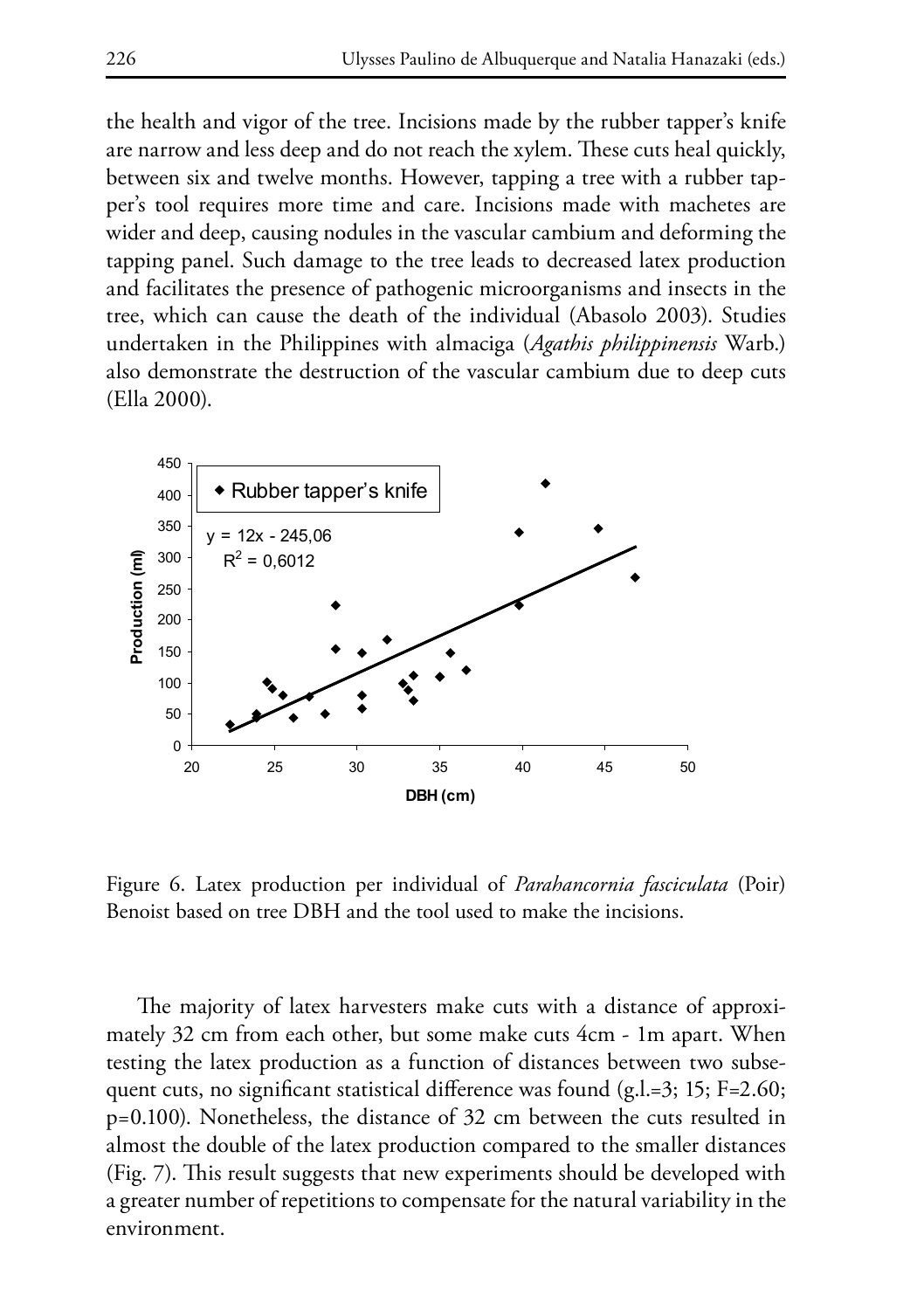

Figure 7. Average latex production of *Parahancornia fasciculata* (Poir) Benoist individuals based on the distance between cuts in the trunk (error bars represent 95% confidence intervals).

Latex production depends on the type of laticifers tubes found in the plant. In the case of bitter *amapá* (*P. fasciculata*), which belongs to the Apocynaceae family, laticifers are not connected (Fahn 1978). Therefore, a large distance between cuts is required in order to access a greater supply of latex in the same plant.

Results demonstrate that the highest volume of latex production observed in this experiment, is produced from incisions that are 32 cm apart, which is what many latex collectors apply. Local understanding of the anatomy of the tree appears to have guided the extraction practice of the majority of latex collectors who generally make incisions far apart. These results indicate that the harvesting practices of collectors are well adapted to the physiology of the plant, reflecting complementarity of traditional knowledge and the sustainable harvest of *amapá* latex.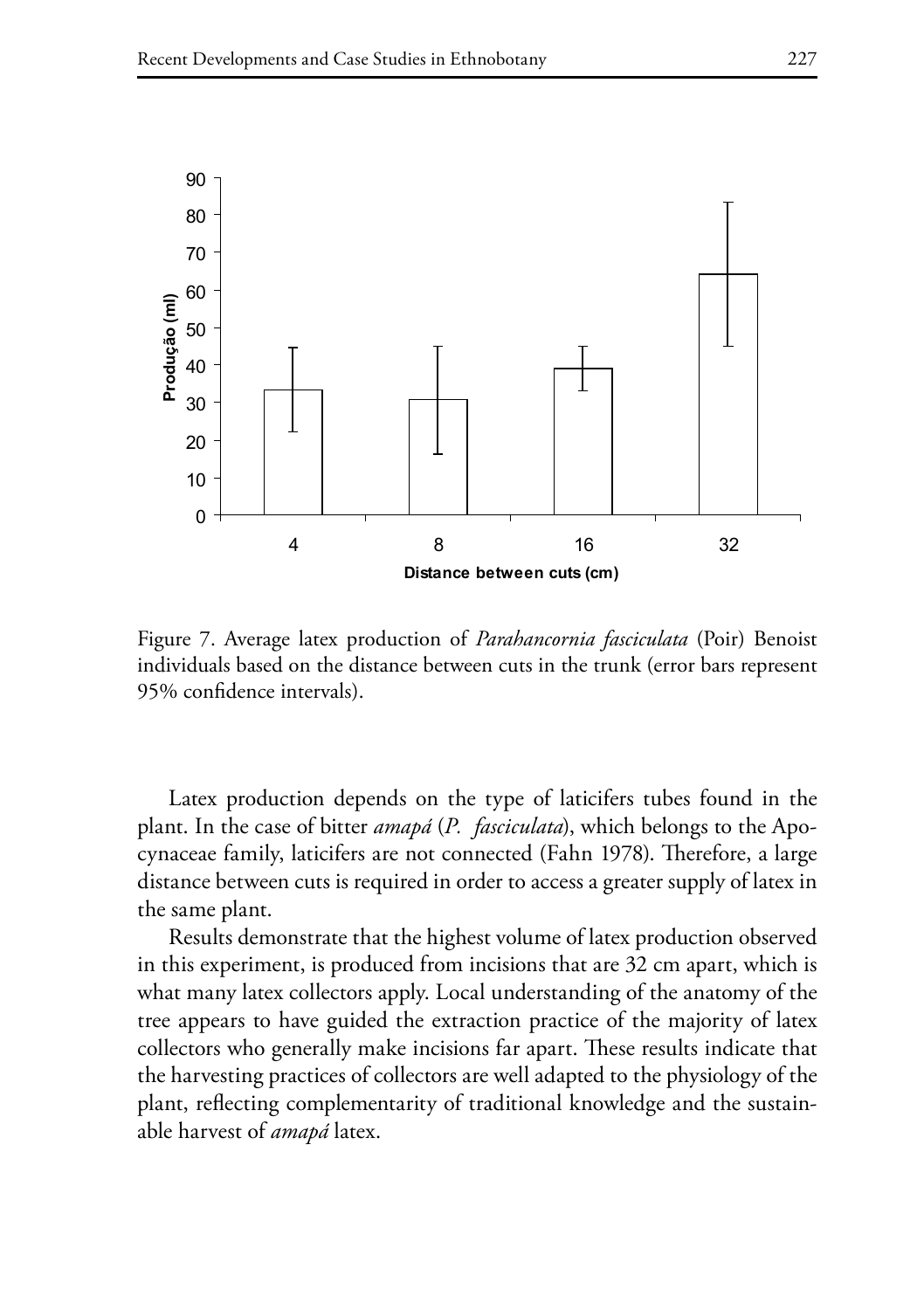#### **Conclusion**

Amapá latex is an important component of public health care in the regional economy of the Brazilian Amazon. The latex offers affordable treatment for common and serious ailments for rural and urban Brazilians. Given the rise in respiratory diseases internationally and the resistant strains of disease such as tuberculosis, locally derived plant-based remedies for common and chronic ailments may become more important.

Locally, in Ponta de Pedras, the product represents a considerable portion of the income of latex extracting families, and is also widely used for domestic consumption. Within urban centers the species is widely used by all classes of society. Although *P. fasciculata* remains invisible to policy makers, the formal health care sector and economists, the trade between rural and urban areas of this product remains strong as and its role in livelihoods significant.

The results of this study indicate that the average density of *amapá* (33-75 individuals per hectare) is high if compared to other tropical arboreal species used for medicinal purpose. The high population density and clumped nature of *P. fasciculata* (Poir) Benoist facilitate latex collection yet, in this site, appear to be an natural ecological characteristic of the species as collectors have not displayed or indicated management practices to enhance species density.

The results of this study demonstrate that the use of the rubber tapper's knife is more efficient in the management of *P. fasciculata* (Poir) Benoist because it prevents latex waste during extraction, as well as tree damage. The distance between cuts, 32 cm apart, used by latex collectors employing a rubber tapper's tool, promotes a larger production of latex compared to smaller distances, indicating that harvesters' practices reflect a local knowledge of the tree coincident with the plant anatomy. Use of the rubber tapper's tool also reflects the spontaneous adaptation of a used technology by collectors of latex from other species.

The social and political context of latex harvesting is also important to the species maintenance and harvest. Latex collectors, in this case study, reflect a lack of organization, particularly, a lack of criteria for or agreement to managing communal areas. Community derived management plans focusing on the economic species of greatest importance to local livelihoods could allow for longer term harvesting and trade, contributing to the livelihoods of both rural and urban populations.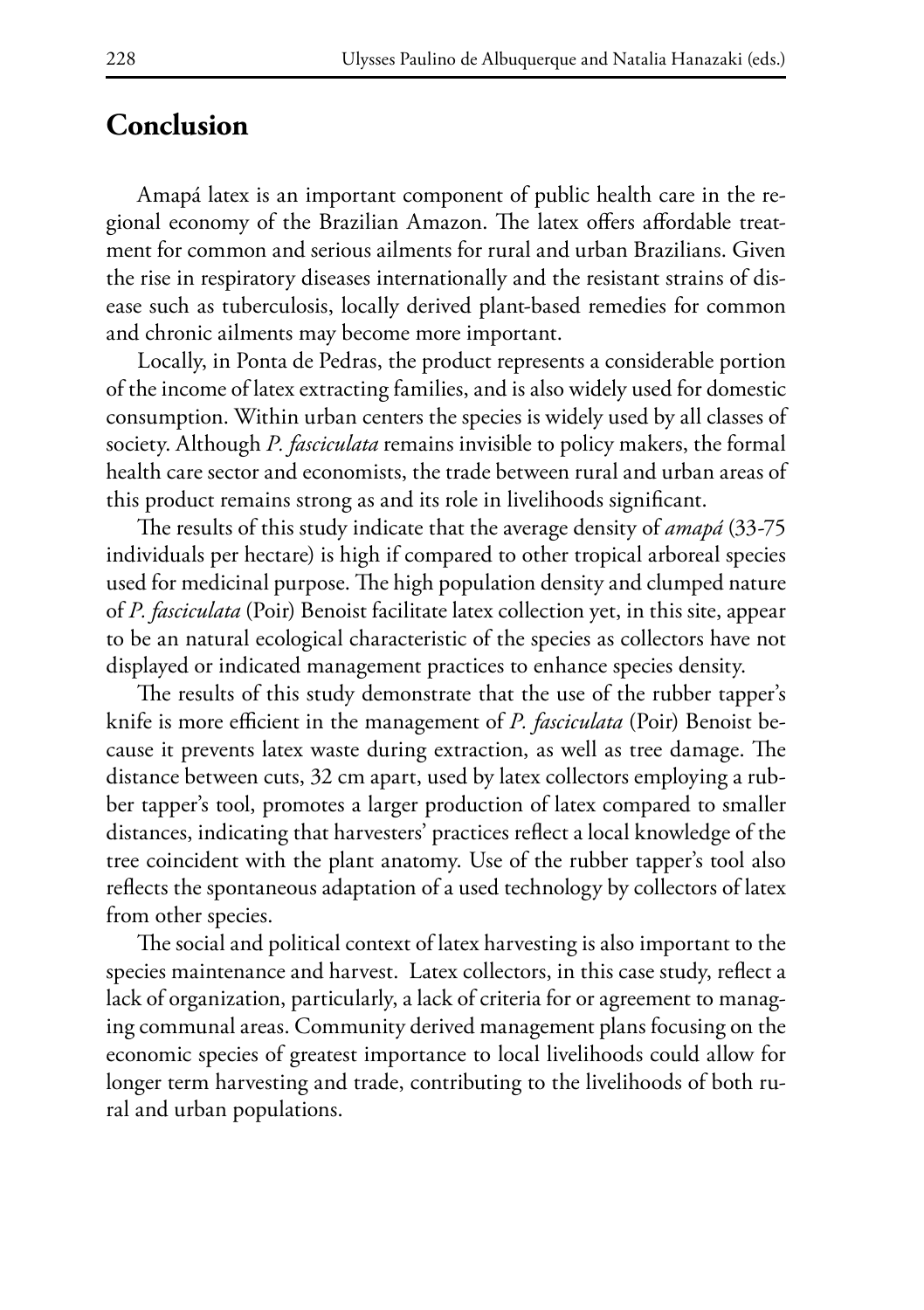#### **References**

- Abasolo, E.P. 2003. Evaluating the sustainability of almaciga resin production practices in Samar, Philippines. **Tropical Forest Update ITTO 13**(3).
- Alexiades, M.N & Shanley, P. 2004. Productos Forestales, Medios de Subsistencia y Conservación: estudios de caso sobre sistemas de manejo de productos forestales no maderables. Pp. 01-22. In: M.N. Alexiades & P. Shanley (org.). **Productos Forestales, Medios de Subsistencia y Conservación: estudios de caso sobre sistemas de manejo de productos forestales no maderables**. Bogor: CIFOR.
- Arnold, J.E.M. 1998. **Managing forests as common property**. (FAO Forestry Parer 136) Rome: FAO.
- Campbell, B.M & Luckert, M.K. 2002. **Uncovering the hidden harvest: valuation methods for woodland & forest resources.** People and Plants International. London: Earthscan. 240pp.
- Castro, E.M. & Galvilanes, M.L. 2000. **Morfoanatomia de plantas medicinais. Curso de plantas medicinais: manejo, uso e manipulação**. UFLA. Lavras. 163pp.
- Delang. C. O. 2005. The market for medicinal plants in Sapa and Hanoi, Vietnam. **Economic Botany 59**(4): 377–385.
- Ella, A. 2000. **Improved tapping of almaciga tree for sustained resin yield. In: Seminar Proceedings Harvesting of Non-wood Forest Products**. Turkey, FAO/ECE/ILO.
- Elisabetsky, E. & L. Wannamacher. 1993. The Status of Ethnopharmacology in Brazil. **Journal of Ethnopharmacology 38**: 137-143.
- Fahn, A. 1978. **Anatomia Vegetal**. H. Blume Ediciones. Madri. Pp 169-178.
- Galuppo, S.C. 2004. **Documentação do uso e valorização do óleo de piquiá (***Caryocar villosum* **(Aubl) Pers.) e do leite do amapá-doce (***Brosimum parinarioides* **Ducke) para a comunidade de Piquiatuba, Floresta Nacional do Tapajós. Estudos Físicos, Químicos, Fitoquímicos e Farmacológicos**. Master Science Dissertation. Universidade Federal Rural da Amazônia – UFRA. Belém. 92pp.
- Hardin, G. 1968. The Tragedy of the Commons. **Science 162**: 1243-1248.
- Instituto Brasileiro de Geografia e Estatisitica (IBGE). Available in: www.ibge.org.br. 15 ago 2006.
- Instituto Brasileiro de Geografia e Estatisitica (IBGE). 2005. **Produção da extração vegetal e da silvicultura**. Brasil.
- Le Cointe, P. 1947. **Amazônia brasileira III. Árvores e plantas úteis (indígenas e aclimatadas)**. Pp. 27-28. Companhia Editora Nacional. São Paulo. 2ª.
- Medina, G. & Ferreira, S. 2004. Bacuri (*Platonia insignis* Martius): O Fruto Amazônico que Virou Ouro. Pp. 201-216. In: M. Alexiades & P. Shanley (org.). **Productos Forestales, Médios de Subsistência y Conservación: Estudios de Caso sobre Sistemas de Manejo de Productos no Maderables**. Bogor: CIFOR.
- Montserrat, R.; Regina, C.V.; Sabogal, C.; Martins, J.; Silva, R.N.; Brito, R.R.; Brito, I.M.; Brito, M.F.C.; Silva, J.R. & Ribeiro, R.T. 2001. **Benefício das plantas da capoeira para a comunidade de Benjamin Constant**. CIFOR, Belém, 54pp.
- Panduro, M.P. & De Jong, W. 2004. Camu-camu [*Myrciaria dubia* McVaugh (H.B.K)] desmarque arbusto amazonico de áreas inundables com Alto contenido de vitamina C pt Loreto, Peru**.** Pp. 275-294. In: M. Alexiades & P. Shanley (orgs.). **Productos forestales, medios de subsistencia y conservacion: estudios de caso sobre sistemas**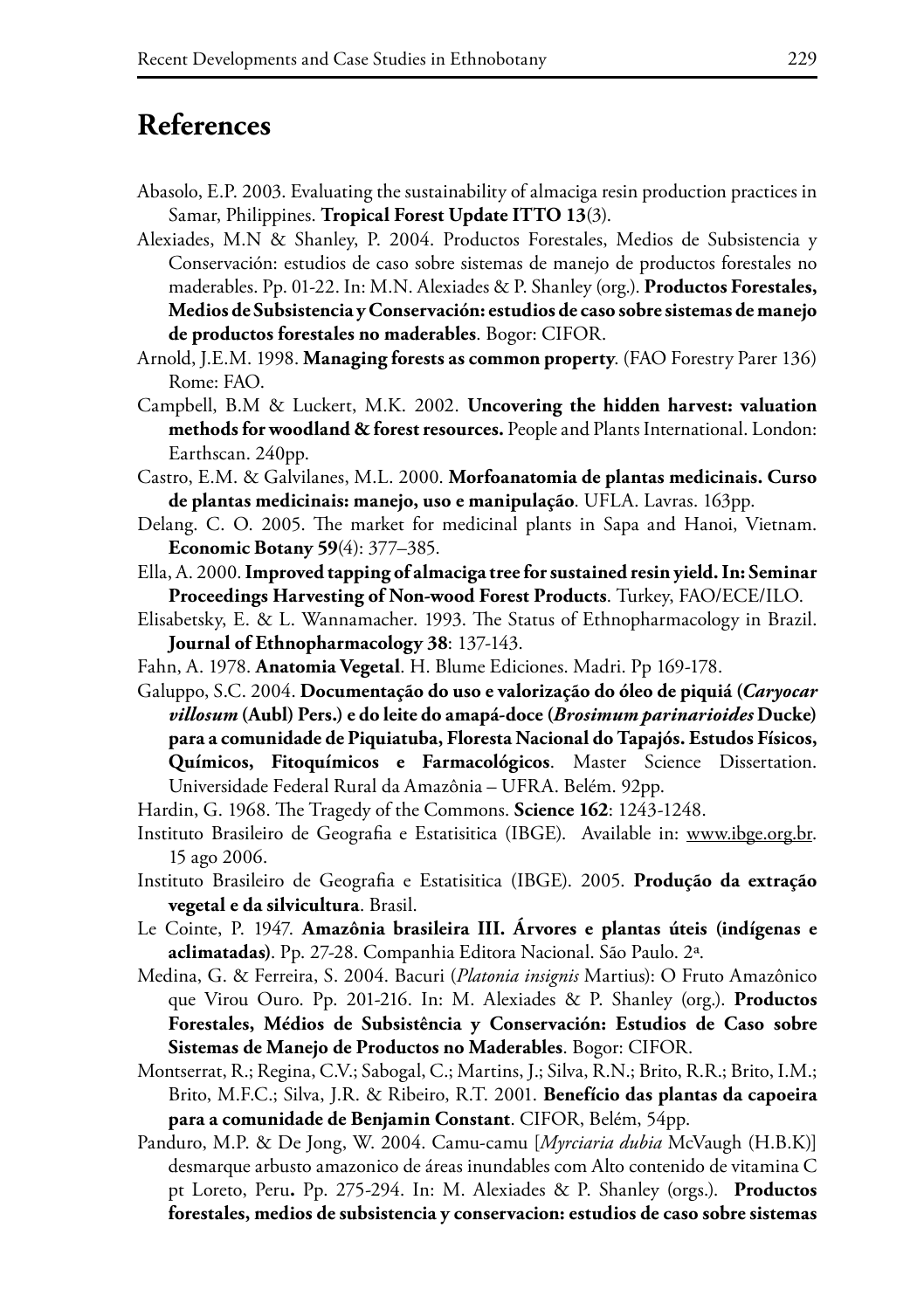**de manejo de productos forestales não maderables***.* Vol. 3 - América Latina. CIFOR, Bogor, Indonésia.

- Pastore Junior, F. & Borges, Vag-Lan. 1999. **Extração florestal não-madeireira na Amazônia: armazenamento e comercialização.** Brasília, ITTO – Funatura Ibama – Lateq-UnB, 73p. www.google.com.br in 06/07/05.
- Peters,C.M.; Henderson, A.; Maung,U.M.; Saw, U.L.; Ohn, U.T.M.; Lwin, U.K. & Shaung, U.T 2007. The rattan trade of Northern Myanmar: species, supplies, and sustainability. **Economic Botany 61**(1): 3–13.
- Rao, P.V. 1998. **Statistical research methods in the life sciences**. University of Florida, USA. 275pp.
- Reis, A.R.S; Galuppo, S.C; Almeida, E.F; Serra, M & Freitas, A.D. 2006. Anatomia da Casca e Distribuição dos Laticíferos em *Parahancornia fasciculata* (Poir ) Benoist ( Apocynaceae). In: **Anais do 57º Congresso Nacional de Botânica**, Gramado.
- Ribeiro, J.E.L.S.; Hopkins, M.J.G.; Vicentini, A.; Sothers, C.A.; Costa, M.A.S.; Brito, J.M.; Souza, M.A.D.; Martins, L.H.P.; Lohmann, L.G.; Assunção, P.A.C.L.; Pereira, E.C.; Silva, C.F.; Mesquita, M.R. & Procópio, L.C. 1999. **Flora da Reserva Ducke: Guia de identificação das plantas vasculares de uma floresta de terra-firme na Amazônia Central**. Manaus: INPA. 816 p. il.

Rodrigues, R.M. 1989. **A flora da Amazônia**. Belém: CEJUP. 462 p.

- Santos, M.A.C. & Ferreira, M.C. 2005. Inventário de Espécies Medicinais Empregadas pelo Iepa, Macapá-AP. **Amazônia: Ciência. & Desenvolvimento 1**(1): 159-179.
- Shanley, P. & Luz, L. 2003. The Impacts of Forest Degradation on Medicinal Plant Use and Implications for Health Care in Eastern Amazonian. **Bioscience 53**(6 ): 573- 583.
- Van Den Berg, M.E. 1982. **Plantas Medicinais na Amazônia Contribuição ao Seu Conhecimento Sistemático**. Belém: CNPq, 223 p.
- Van Den Berg, M.E. 1993. **Plantas medicinais na Amazônia**. Coleção Adolpho Ducke. Museu Paraense Emílio Goeldi. Belém. 206pp.

**Paulo Vieira.** Forester (2002), MSc. on Family Agricultures and Sustainable Development (2005). He has always devoted his research work to traditional populations of the Brazilian Amazon. Paulo was a researcher at the Center for International Forestry Research - CIFOR (2007 to 2008). He is now working as a consultant researcher for the Brazilian International Institute of Education – IEB, in southern Amazon, working on Community Forest Management of timber and non-timber forest products.

**Tadeu Melo**. Born in the municipality of Rio Branco, the capital of Acre State, in August 1980, Tadeu had always direct contact with the hardship of those who live in the Amazon. This experience influenced his decision to become an Agronomist, which he accomplished in 2004, at the Universidade Federal do Acre. In the same University, Tadeu joined a research group working to promote the management of many products of the Amazonian forest socio-biodiversity. In 2008, he completed a Master degree (Forestry) at the Universidade Federal Rural da Amazônia – UFRA, in Belém, Pará. Tadeu worked at CIFOR from 2005 to 2009. Presently, he works for the *Amazonian Workers* Center – CTA, in the Acre State.